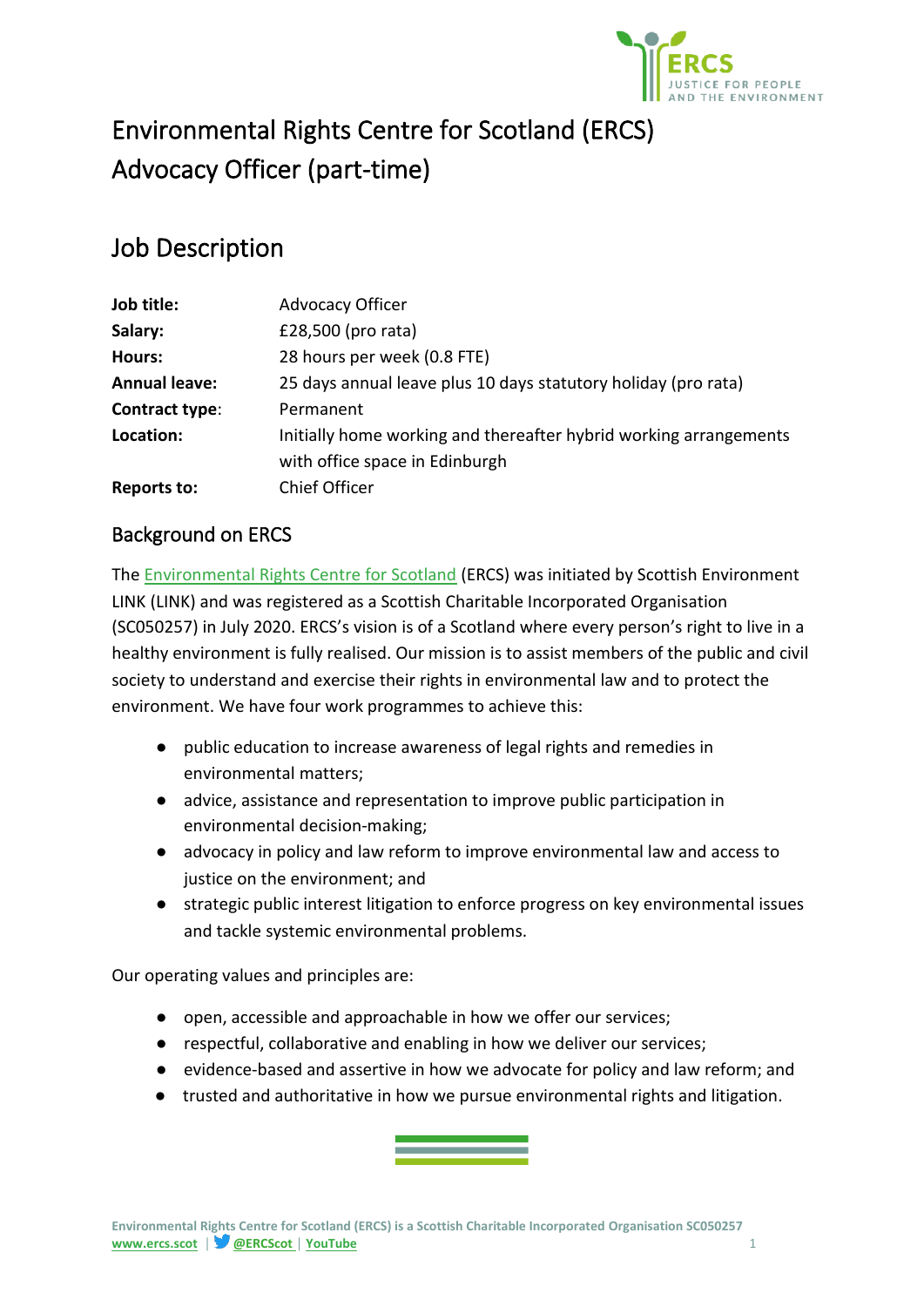

#### **Job Purpose**

As the Advocacy Officer for the Environmental Rights Centre for Scotland (ERCS), your role is to develop and deliver ERCS's advocacy strategy to secure concrete progress on environmental rights in Scotland and reduce barriers to access to justice on the environment.

This includes shaping how the human right to a healthy environment is incorporated in the Human Rights (Scotland) Bill; advocating for full compliance with the Aarhus Convention on access to justice in environmental matters and a specialist environmental court; and lobbying to ensure robust environmental standards and protections.

More broadly, the Advocacy Officer will keep abreast of key political developments in relation to environmental rights; provide advocacy and communications support across ERCS's work programmes; build relationships within civil society and act as a point of access for Scottish Government, MSPs, decision-makers and other key stakeholders.

## Key responsibilities

#### Advocacy in policy and law reform

*ERCS is recognised as the knowledge hub and expert in public interest environmental law – being a point of access for Scottish Government, Members of Scottish Parliament, decision-makers and other stakeholders.*

- Lead on ERCS's advocacy strategy to develop and deliver on the organisation's strategic objectives.
- Work in collaboration with the environmental NGO (eNGO) sector to secure broad political support for the incorporation of the human right to a healthy environment in the Human Rights (Scotland) Bill, shape how the right is established and support its effective implementation.
- Develop and communicate ERCS's position on substantive and procedural environmental rights: producing briefings, website content and presenting to various audiences as appropriate.
- Identify risks and opportunities to advocate for policy and law reform in relation to environmental rights, particularly arising from the COVID-19 recovery, and relating to compliance with the Aarhus Convention and the potential for a specialist environmental court.
- Maintain a thorough grasp of political and policy developments in relation to the environment and environmental law in Scotland and an overview of relevant environmental legislation and case law developments.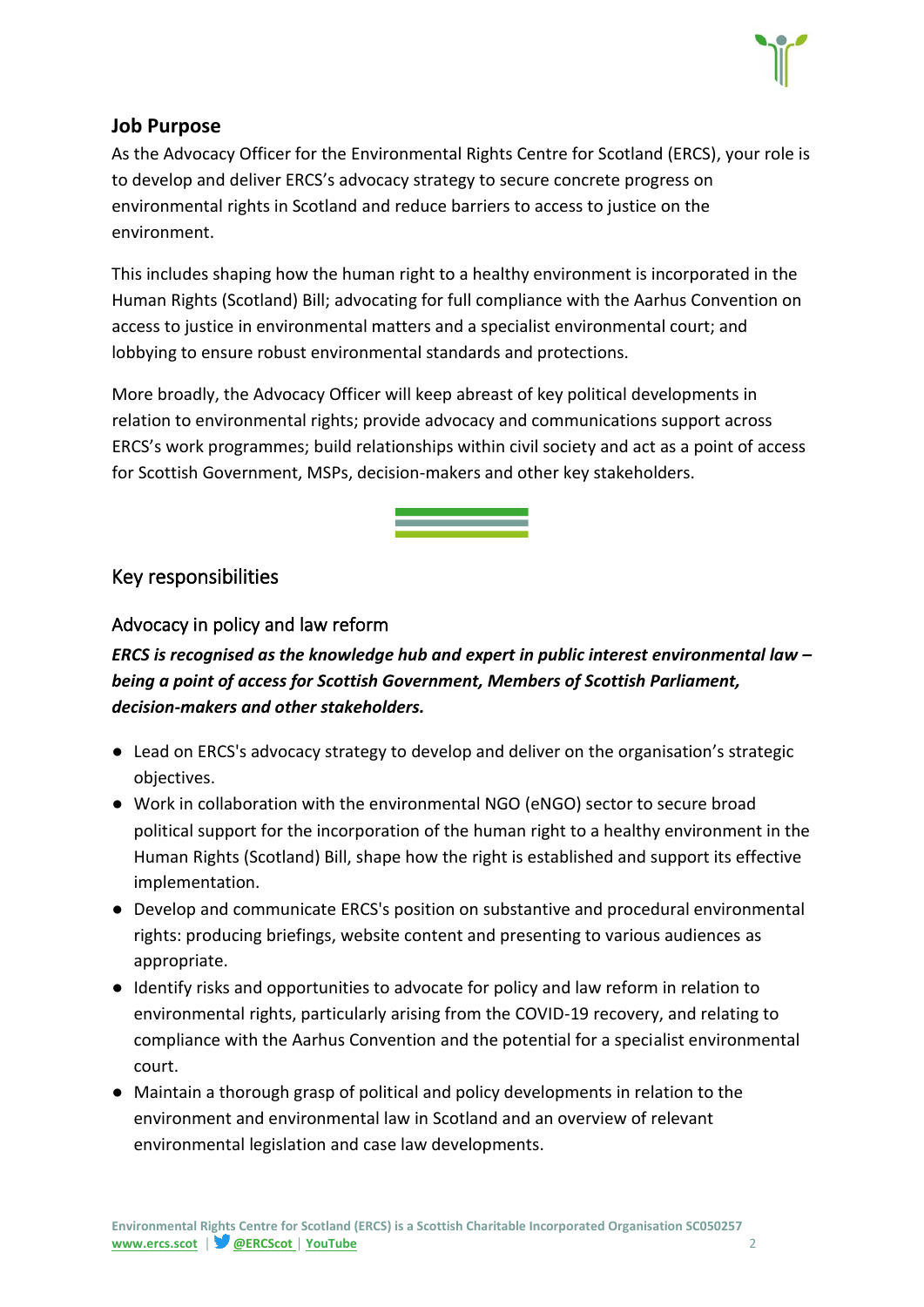

- Contribute to Scottish Environment LINK's work on environmental governance and its advocacy strategy.
- Analyse and critically respond to policy consultations, parliamentary inquiries and other legal issues by working collaboratively with colleagues and the Advocacy Working Group.

#### External relations

#### *ERCS works to influence statutory and non-statutory organisations to promote access to environmental justice in line with ERCS's mission and values*

- Represent ERCS in external forums as appropriate to advance advocacy aims with audiences including officials, special advisors, researchers, media and other sectors.
- Work with LINK, its members and the wider eNGO sector to develop a shared understanding of environmental rights and promote ERCS's advocacy objectives.
- Support the development of ERCS's relationship and profile with Scotland's policy and decision-making community including MSPs, Scottish Government and political parties.
- Support the development of ERCS's connections within Scotland's environmental, human rights and legal communities, including NGOs, academia and duty-bearers to establish strong working relationships.
- Lead on the communication strategy for securing the advocacy objectives.

#### Governance and operations

#### *ERCS delivers on its strategic and operational objectives*

- Work collaboratively with colleagues and with the Board of Trustees to deliver ERCS's strategic plan and objectives.
- Support the Board of Trustees to perform its governance role by providing such information and advice as they may reasonably require, including statistical information and written reports.
- Ensure quality standards and monitoring and evaluation systems are maintained, managed and used for reflection and reporting, including to funders.
- Contribute to regular briefings to inform civil society on developments in environmental law and ERCS's work.
- Attend team meetings and events as required.
- Contribute to the support and training of ERCS student placements/interns and volunteers.
- Carry out other duties consistent with the job purpose and as ERCS may reasonably require.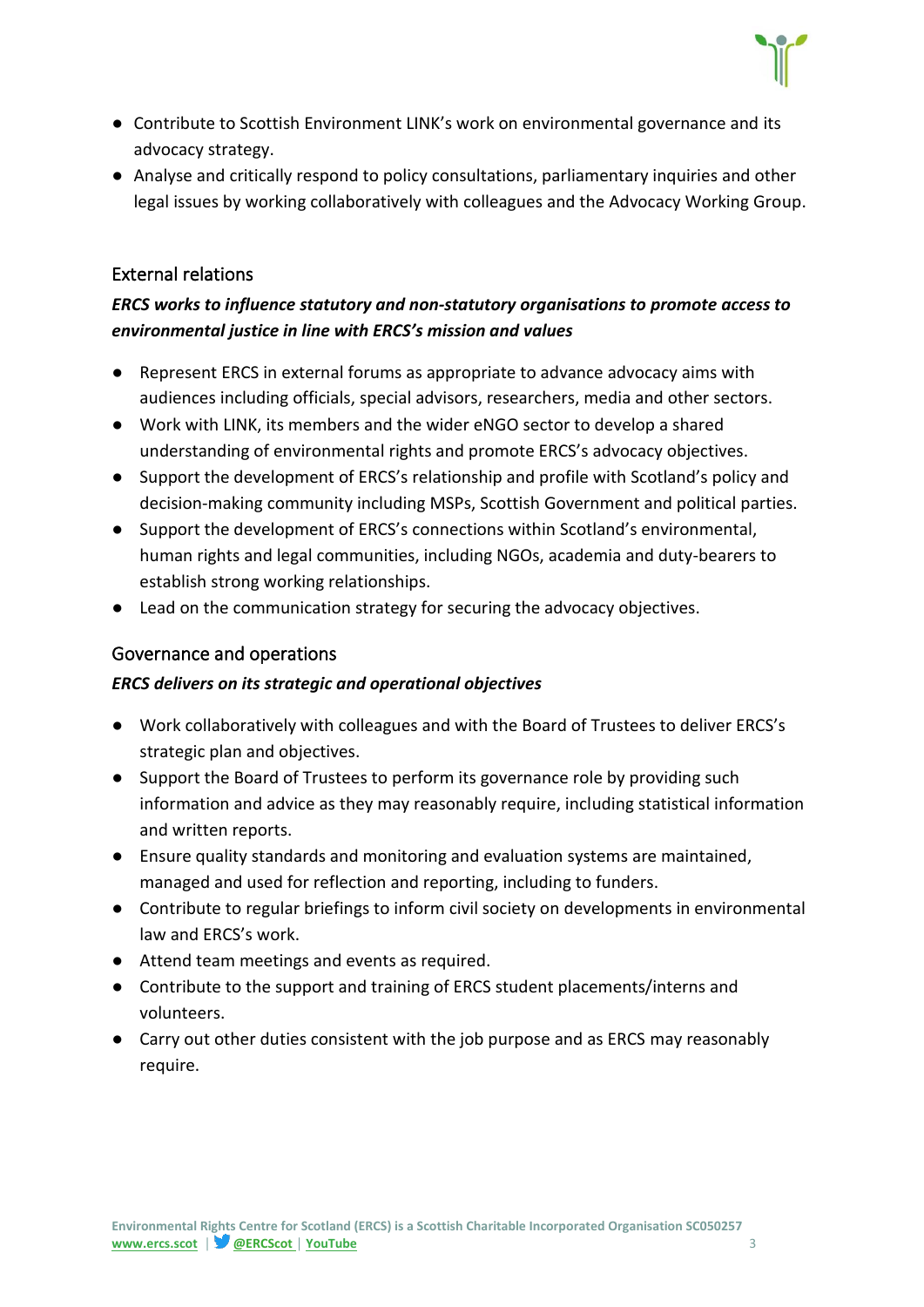

## Person Specification

#### **Knowledge including necessary qualifications**

- Degree or degree-level experience in a relevant discipline and at least three years' work experience in a relevant role and organisation.
- A good understanding of the policy and legal landscape in relation to human rights and environmental law.
- Working knowledge of Scottish and/or UK government and parliamentary institutions and structures.
- Demonstrable understanding of and commitment to environmental rights and justice.

#### **Experience**

- Strong, practical experience of developing advocacy or campaigns strategy, and planning, delivering advocacy, campaigns, or projects.
- Experience of communications work ideally including briefing journalists, and developing content for online, social and traditional media.
- Experience of building effective professional relationships and working collaboratively, including within coalitions and informal alliances.
- Development and management of monitoring and evaluation systems.

#### **Skills**

- Good analytical and research skills, with practical experience of these in relation to environmental policy and law.
- An effective communicator capable of delivering complex messages in an accessible and persuasive manner to diverse audiences, including oral presentation skills.
- Excellent writing skills, with experience of report writing and writing for diverse audiences.
- Ability to manage and prioritise within a large, diverse, and unpredictable workload and to maintain standards under pressure.
- Excellent IT skills including Microsoft Office 365, Power point and online meeting software such as Zoom and Teams.
- Excellent team-working skills and an understanding of disciplines including confidentiality, mutual briefing, and acting within limits of authority.
- Ability and enthusiasm to work creatively and independently with an appropriate amount of supervision.